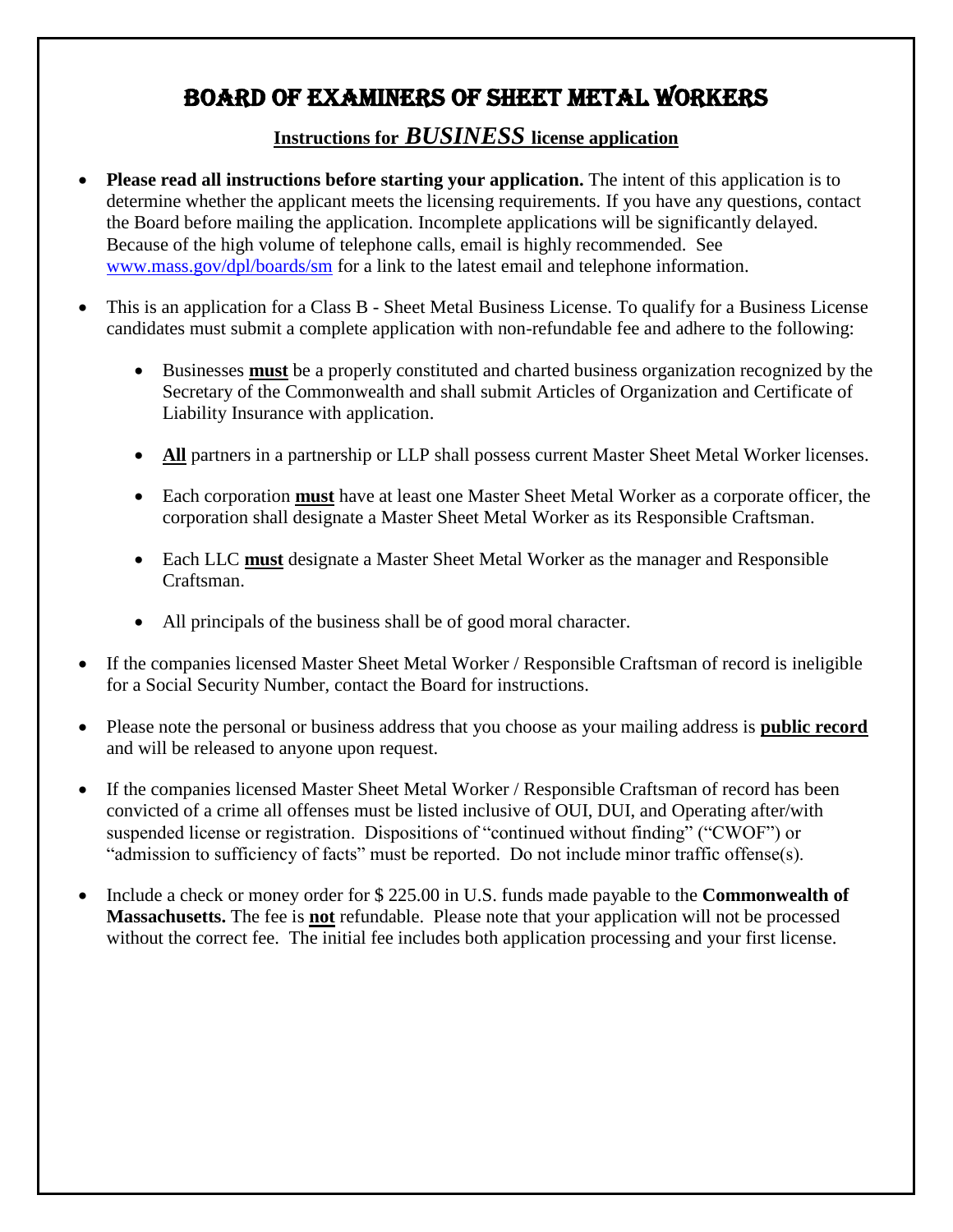|             | Office Use Only: $\Box$ CORI sent $\Box$ $\Box$ CORI rec'd:                                                                                                                                                                           |                                                           | $Ck.#$ $\longrightarrow$ Appl.# |                                                                                                                                  |  |
|-------------|---------------------------------------------------------------------------------------------------------------------------------------------------------------------------------------------------------------------------------------|-----------------------------------------------------------|---------------------------------|----------------------------------------------------------------------------------------------------------------------------------|--|
|             |                                                                                                                                                                                                                                       | <b>SHEET METAL BUSINESS</b><br><b>LICENSE APPLICATION</b> |                                 |                                                                                                                                  |  |
|             |                                                                                                                                                                                                                                       |                                                           |                                 |                                                                                                                                  |  |
|             | 2) Company Address: 2008 2010 12:00 2010 12:00:00 20:00 20:00 20:00 20:00 20:00 20:00 20:00 20:00 20:00 20:00 20:00 20:00 20:00 20:00 20:00 20:00 20:00 20:00 20:00 20:00 20:00 20:00 20:00 20:00 20:00 20:00 20:00 20:00 20:0<br>No. | Street                                                    |                                 | Apt. $#$                                                                                                                         |  |
|             | City/Town                                                                                                                                                                                                                             | <b>State</b>                                              |                                 | Zip Code                                                                                                                         |  |
|             |                                                                                                                                                                                                                                       |                                                           |                                 | 3) E-mail: <u>Please note: EMAIL is the primary means of contact for routine correspondences during the application process.</u> |  |
|             |                                                                                                                                                                                                                                       |                                                           |                                 |                                                                                                                                  |  |
|             |                                                                                                                                                                                                                                       |                                                           |                                 |                                                                                                                                  |  |
|             |                                                                                                                                                                                                                                       |                                                           |                                 | 5) Company information: LLP/Partnership ____ LLC ____ Corporation ____ Years in Business ____                                    |  |
|             | Please list all principals and / or partners and applicable Sheet Metal License #:                                                                                                                                                    |                                                           |                                 |                                                                                                                                  |  |
|             |                                                                                                                                                                                                                                       |                                                           |                                 |                                                                                                                                  |  |
|             |                                                                                                                                                                                                                                       |                                                           |                                 |                                                                                                                                  |  |
| First       | Middle                                                                                                                                                                                                                                |                                                           | Last                            | License No.                                                                                                                      |  |
| No.         |                                                                                                                                                                                                                                       | <b>Street</b>                                             |                                 | Apt. $#$                                                                                                                         |  |
| City / Town |                                                                                                                                                                                                                                       | <b>State</b>                                              |                                 | Zip Code                                                                                                                         |  |
| First       | Middle                                                                                                                                                                                                                                |                                                           | Last                            | License No.                                                                                                                      |  |
| No.         |                                                                                                                                                                                                                                       | <b>Street</b>                                             |                                 | Apt. #                                                                                                                           |  |
| City / Town |                                                                                                                                                                                                                                       | State                                                     |                                 | Zip Code                                                                                                                         |  |
| First       | Middle                                                                                                                                                                                                                                |                                                           | Last                            | License No.                                                                                                                      |  |
| No.         |                                                                                                                                                                                                                                       | <b>Street</b>                                             |                                 | Apt. #                                                                                                                           |  |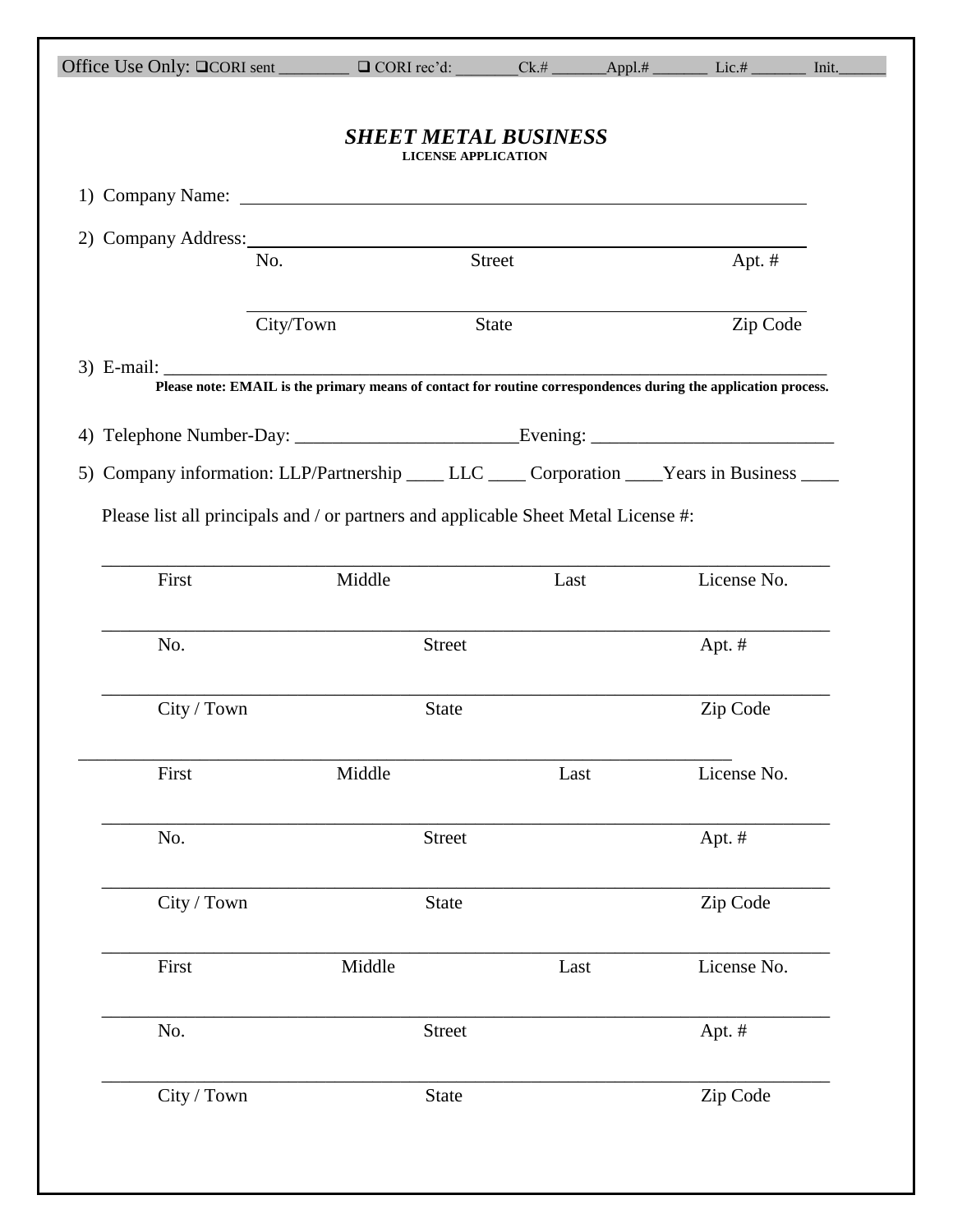6) Please indicate the officer / employee that will be designated as the licensed Master Sheet Metal Worker / Responsible Craftsman:

| First       | Middle        | Last | License No. |
|-------------|---------------|------|-------------|
| No.         | <b>Street</b> |      | Apt. $#$    |
| City / Town | <b>State</b>  |      | Zip Code    |

7) Please estimate the following employee licensing information:

Total number of employees with Master M-1 or M-2 Sheet Metal Workers Licenses \_\_\_\_

Total number of employees with Journeyperson J-1 or J-2 Sheet Metal Worker Licenses \_\_\_\_

Total number of employees with Apprentice Class A Sheet Metal Worker License \_\_\_\_

8) List **all** professional licenses/certifications that the companies licensed Master Sheet Metal Worker / Responsible Craftsman of record has held in the United States, or any country or foreign jurisdiction, and the state/jurisdiction from which the license/certification was originally issued. Enclose a certificate of standing from each state or jurisdiction **outside Massachusetts** in which you have been licensed / certified, indicating the status of your license and any disciplinary information.

֦

| 9) Has any disciplinary action been taken against the companies licensed Master Sheet Metal Worker /   |
|--------------------------------------------------------------------------------------------------------|
| Responsible Craftsman of record by a licensing/certification board located in the United States or any |
| country or foreign jurisdiction? Yes: $\Box$ No: $\Box$                                                |
| If yes, please state the details (use a separate sheet if necessary):                                  |

| 10) Is the companies licensed Master Sheet Metal Worker / Responsible Craftsman of record the subject  |
|--------------------------------------------------------------------------------------------------------|
| of pending disciplinary actions by a licensing/certification board located in the United States or any |
| country or foreign jurisdiction? Yes: $\Box$ No: $\Box$                                                |
| If yes, please state the details (use a separate sheet if necessary):                                  |

| 11) Has the companies licensed Master Sheet Metal Worker / Responsible Craftsman of record ever             |
|-------------------------------------------------------------------------------------------------------------|
| voluntarily surrendered or resigned a professional license to a licensing/certification board in the United |
| States or any country or foreign jurisdiction? Yes: $\begin{array}{ c c } \hline \end{array}$ No:           |
| If yes, please state the details (use a separate sheet if necessary):                                       |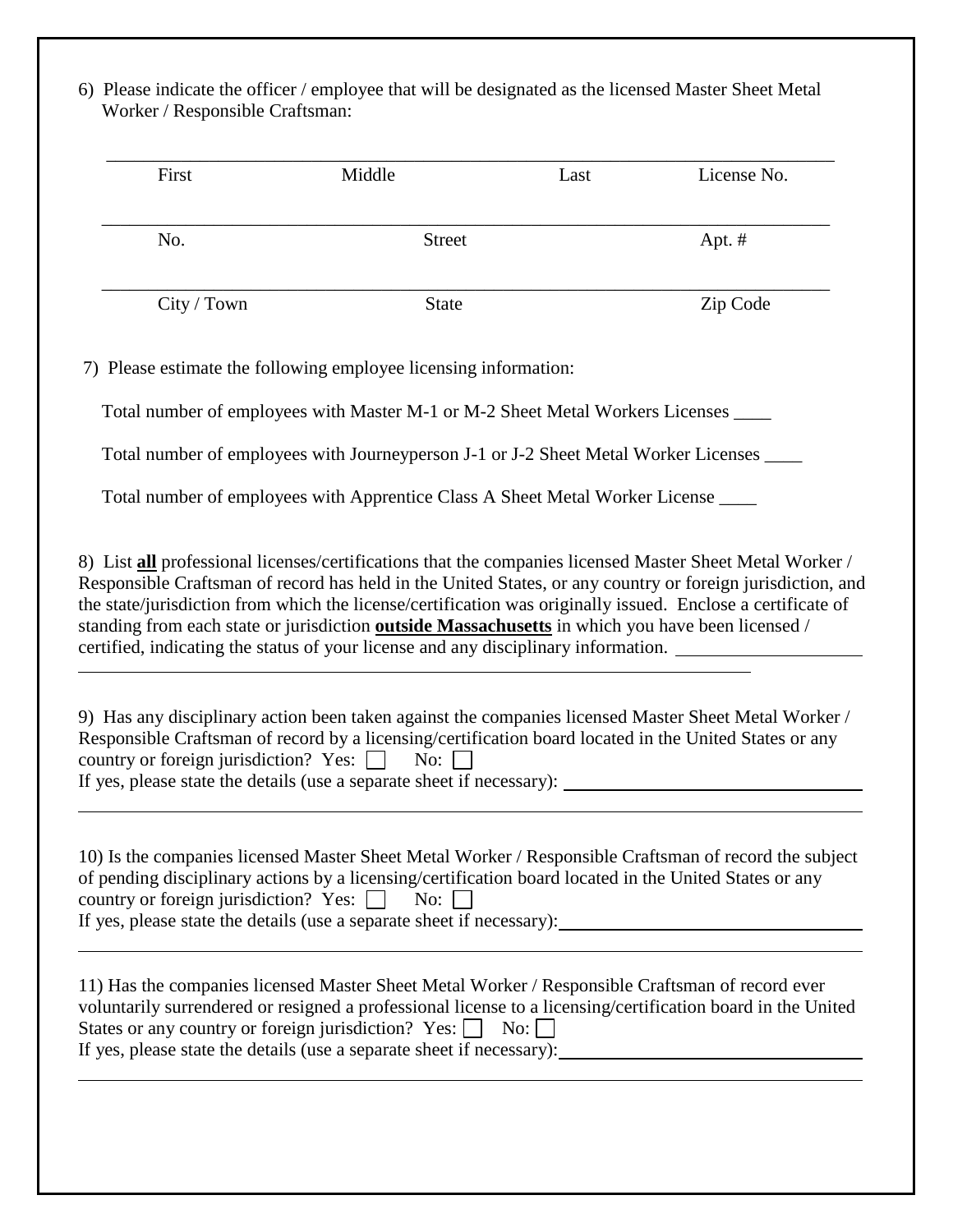| Office Use Only: □CORI sent | $\Box$ CORI rec'd: | Ck.# | Appl.# | L1C.# | lnıt. |  |
|-----------------------------|--------------------|------|--------|-------|-------|--|
|                             |                    |      |        |       |       |  |

| $\Box$ CORI rec'd: |  |
|--------------------|--|
|                    |  |

12) Has the companies licensed Master Sheet Metal Worker / Responsible Craftsman of record ever applied for and been denied a professional license in the United States or any country or foreign jurisdiction? Yes:  $\Box$  No:  $\Box$  If yes, please state the details (use a separate sheet if necessary):

13) Has the companies licensed Master Sheet Metal Worker / Responsible Craftsman of record ever been convicted of, or admitted to, a felony or misdemeanor in the United States or any country or foreign jurisdiction, other than a traffic violation for which a fine of less than \$200.00 was assessed? Yes: No:  $\vert$  If yes, please state the details (use a separate sheet if necessary):

NOTE: The Board has received certification by the Criminal History Systems Board (ID# MAREG G) to access data about convictions and pending criminal cases. Your signature on this application allows the Board to conduct criminal background checks for conviction, nonconviction, and pending criminal case information only, on an ongoing basis, and that it will not necessarily disqualify you from licensure (or later license renewal). Other Federal and professional records may also be checked. The Board will not deny you a license (license renewal) based on criminal information prior to giving you an opportunity for a limited appearance before the Board.

I certify, under the pains and penalties of perjury, that the information I have provided pursuant to this application for licensure is truthful and accurate. I understand that the failure to provide accurate information may be grounds for the Massachusetts Board of Examiners of Sheet Metal Workers to deny me the right to sit as a candidate or to suspend or revoke a license issued to me in accordance with Massachusetts Law. I further attest that, pursuant to G.L. c.62C, §49A, to the best of my knowledge and belief, I have filed all Massachusetts tax returns and paid all Massachusetts taxes required by law.

Signature of Master Sheet Metal Worker / Date of Birth (mm/dd/yyyy) Date Responsible Craftsman

l